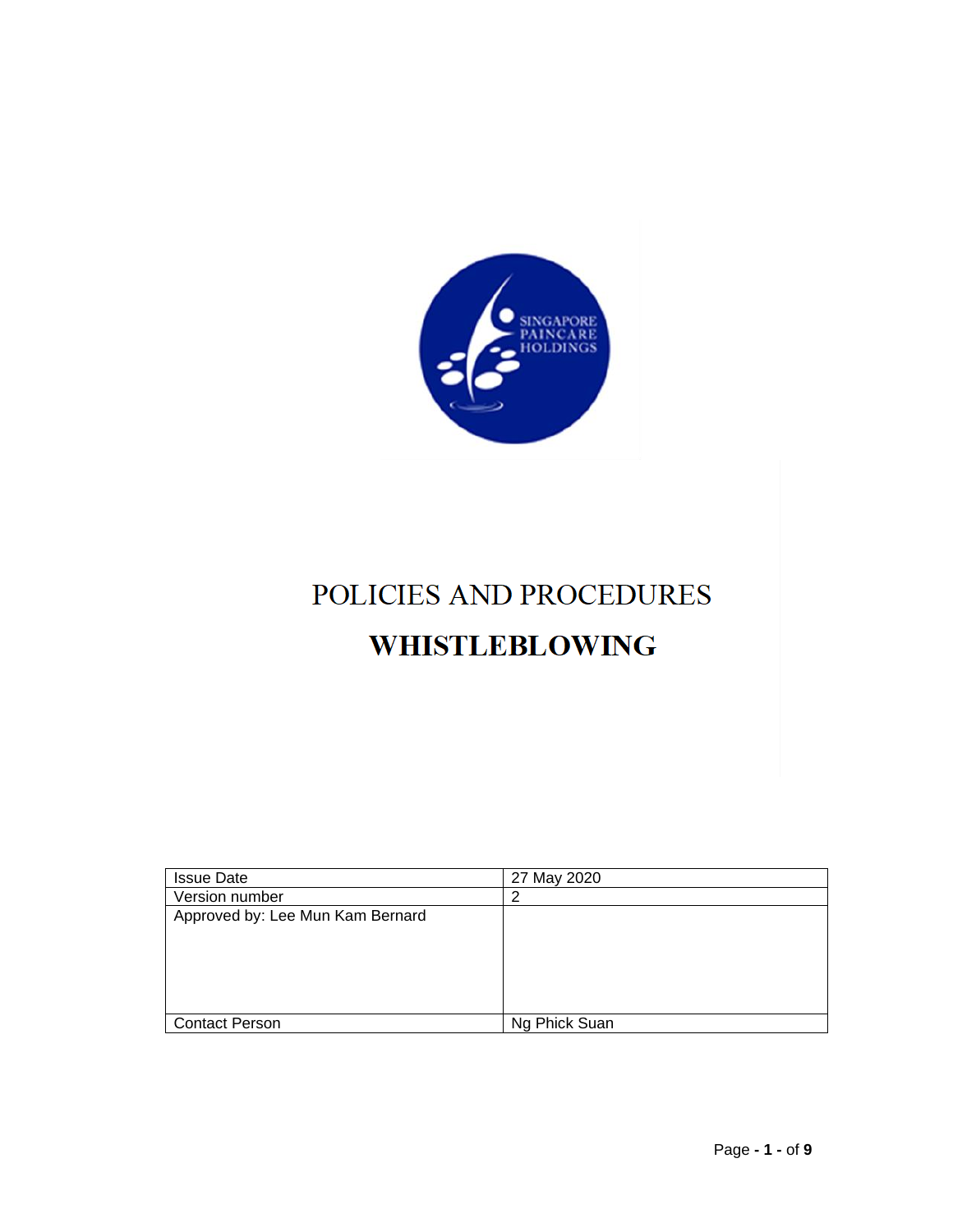#### **WHISTLEBLOWING POLICY**

#### **1. INTRODUCTION**

- 1.1 Singapore Paincare Holdings Limited,and its subsidiaries(the "**Group**") are committed to a high standard of compliance with accounting, financial reporting, internal controls, corporate governance and auditing requirements, and any legislation relating thereto. In line with this commitment, the Whistleblowing Policy (the "**Policy**") aims to provide an avenue for employees and external parties to raise concerns and offer reassurance that they will be protected from reprisals or victimisation for whistle blowing in good faith.
- 1.2 The Policy is intended to conform to the guidance set out in the Code of Corporate Governance which encourages employees to raise concerns, in confidence, about possible irregularities.

### **2. WHO IS COVERED BY THIS POLICY**

2.1 This Policy applies to all employees of the Group.

#### **3. OBJECTIVE OF THIS POLICY**

- 3.1 Deter wrongdoing and to promote standards of good corporate practices.
- 3.2 Provision of proper avenues for employees to raise concerns about or suspected improprieties in matters of financial reporting or other matters and receive feedback on any action taken.
- 3.3 Give employees the assurance that they will be protected from reprisals or victimisation for whistleblowing in good faith.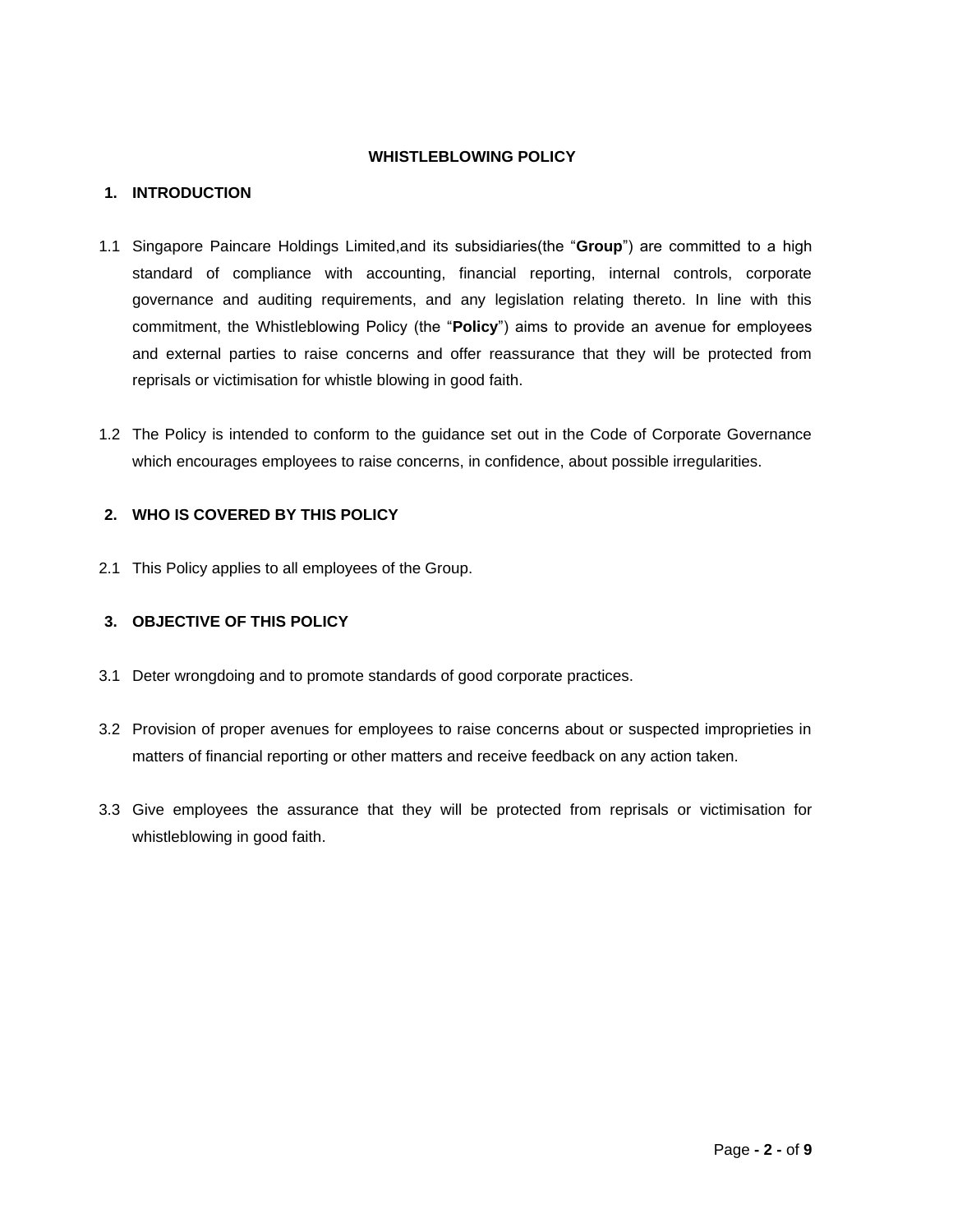#### **4. REPORTABLE INCIDENTS**

- 4.1 Some examples of concerns covered by this Policy include (this list is not exhaustive):
	- Concerns about the Group's accounting, internal controls or auditing matters
	- Breach of failure to implement or comply with the Group's policies or code of conduct
	- Impropriety, corruption, acts of fraud, theft and/misuse of the Group's properties, assets or resources
	- Conduct which is an offence or breach of law
	- Abuse of power or authority
	- Serious conflict of interest without disclosure
	- International provision of incorrect information to public bodies
	- Any other serious improper matters which may cause financial or non-financial loss to the Group, or damage to the Group's reputation
	- Fraud against investors, or the making of fraudulent statements to the Singapore Exchange Securities Trading Limited, members of the investing public and government or state authorities
	- Acts to mislead, deceive, manipulate, coerce or fraudulently influence any internal or external accountant or auditor in connection with the preparation examination, audit or review of any financial statements or records of the Group
		- Concealing information about any malpractice or misconduct
- 4.2 The above list is intended to give an indication of the kind of conduct which might be considered as "wrong-doing". In cases of doubt, the whistleblower should seek to speak to his or her immediate superior or follow the procedure for reporting under this Policy.

#### **5. PROTECTION AGAINST REPRISALS**

- 5.1 If an employee raises a genuine concern under this Policy, he or she will not be at risk of losing his or her job or suffering from retribution or harassment as a result. Provided that the employee is acting in good faith, it does not matter if he or she is mistaken.
- 5.2 However, the Group does not condone frivolous, mischievous or malicious allegations. Employee(s) making such allegations will face disciplinary action in accordance with the Group's disciplinary procedures.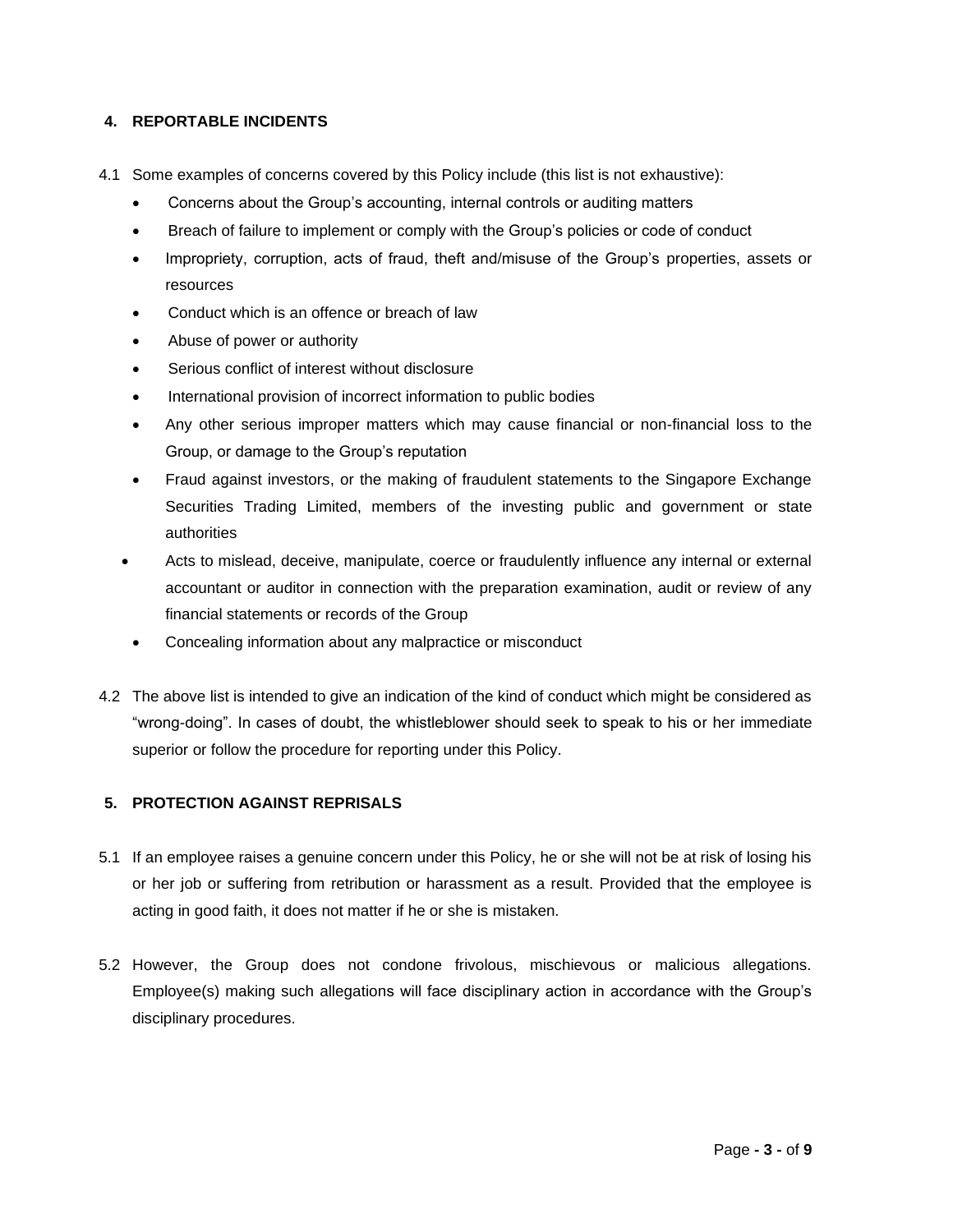#### **6. CONFIDENTIALITY**

- 6.1 The Group encourages the whistleblower to identify himself/herself when raising a concern or providing information. All concerns will be treated with strict confidentiality.
- 6.2 Exceptional circumstances which information provided by the whistleblower could or would not be treated with strictest confidentiality include:-
	- Where the Group is under a legal obligation to disclose information provided
	- Where the information is already in the public domain
	- Where the information is given on a strictly confidential basis to legal or auditing professionals for the purpose of obtaining professional advice
	- Where the information is given to the Police or other authorities for criminal investigation
- 6.3 In the event the Group is faced with a circumstance not covered by the above, and where the whistleblower's identity is to be revealed, the Group will endeavour to discuss this with the whistleblower first.

#### **7. CONCERN AND INFORMATION PROVIDED ANONYMOUSLY**

7.1 Concerns expressed anonymously are much less persuasive and may hinder investigation work as it is more difficult to look into the matter or to protect the whistleblower's position. Accordingly, the Group will consider anonymous reports, but concerns expressed or information provided anonymously will be investigated on the basis of their merits.

#### **8. HOW TO RAISE A CONCERN OR PROVIDE INFORMATION**

8.1 Acts of misconduct may be disclosed in writing, telephonically or in person. However, all reports are encouraged to be made in writing, so as to assume a clear understanding of the issues raised. The format provided in *Appendix 1* may be used for reporting purpose. All reports should be sent directly to any member of the Whistleblowing Committee. Contact information of the Whistleblowing Committee members are as follows:

#### **Chairman:Lai Chin Yee**

Email:report@sgpaincareholdings.com.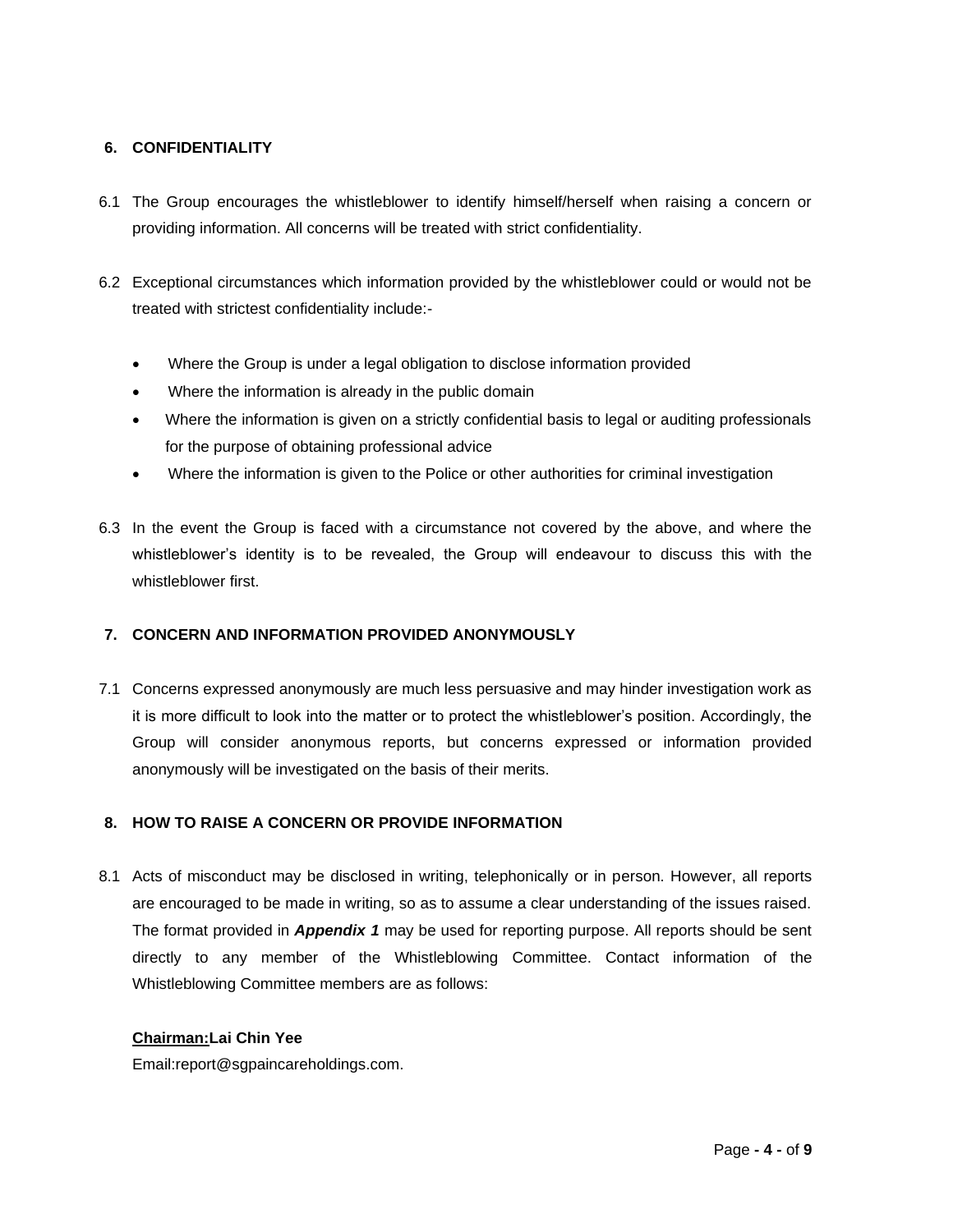#### **Members:**

- a. Bernard Lee Mun Kam
- b. Chong Weng Hoe
- c. Jeffrey Loh Foo Keong
- d. Ng Phick Suan
- 8.2 In case of reports sent though e-mail, it is recommended to mark the subject as 'Whistleblower' for ease of identification.
- 8.3 Although the whistleblower is not expected to prove the truth of an allegation, he/she needs to demonstrate to the person contacted that there are sufficient grounds for concern.

# **9. INFORMATION POINTS TO NOTE WHEN RAISING A CONCERN OR PROVIDING INFORMATION**

- 9.1 The earlier the concern is raised the easier it is for the Group to take action.
- 9.2 The Group expects the whistleblower to provide his/her concern in good faith and to show to the appropriate officer that there are sufficient grounds for his/her concerns.

#### **10. HOW THE GROUP WILL RESPOND**

- 10.1. The Group assures that any concern raised or information provided will be investigated, but consideration will be given to the following factors:
	- Severity of the issue raised
	- Credibility of the concern or information
	- Likelihood of confirming the concern or information from attributable sources
- 10.2. Depending on the nature of the concern raised or information provided, the investigation will be conducted involving one or more of these persons or entities:
	- The Audit Committee
	- The External or Internal Auditor
	- Forensic Professionals
	- The Police or Commercial Affairs Department.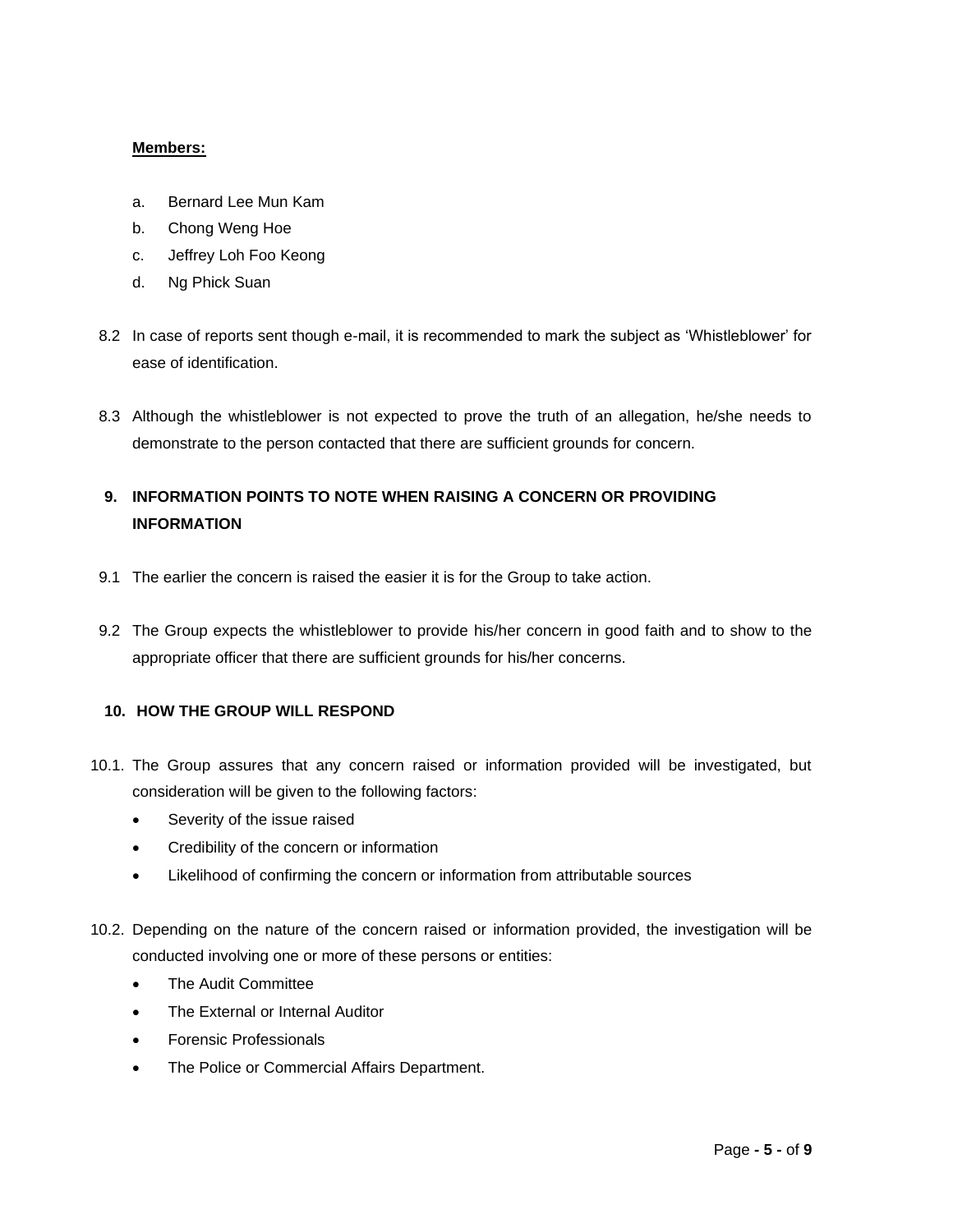- 10.3. The amount of contact between the whistleblower and the person(s) investigating the concern raised and information provided will be determined by the nature and clarity of the matter reported. Further information provided may be sought from the whistleblower during the course of the investigation.
- 10.4. The investigating officer(s) will communicate the findings of the investigation(s) to the Audit Committee for their necessary action.

#### **11. INVESTIGATING ALLEGED MISCONDUCT OR IMPROPER ACTIVITIES**

- 11.1 The Whistleblowing Committee member who receives a report will notify the sender and acknowledge receipt of the reported violation or suspected violation within ten business days.
- 11.2 The Committee Members shall meet to discuss about the action / investigation on the reports received from whistleblowers. The Committee may also exclude from its meetings any person it deems appropriate, depending on the nature of the complaint.
- 11.3 The Committee Members have the responsibility to conduct investigation. In addition, other parties may also be involved in the investigation.
- 11.4 The Committee Members will ensure investigations are carried out using appropriate channels, resources and expertise.
- 11.5 Some concerns may be resolved by agreed action without the need for an investigation. Concerns about allegations which fall within the scope of specific procedures will be referred for consideration under those procedures.
- 11.6 The Committee Members will report to the Committee Chairman on a periodic basis about the reports received and actions taken.
- 11.7 The Management reserves the right to make any decision based on the findings by the Committee.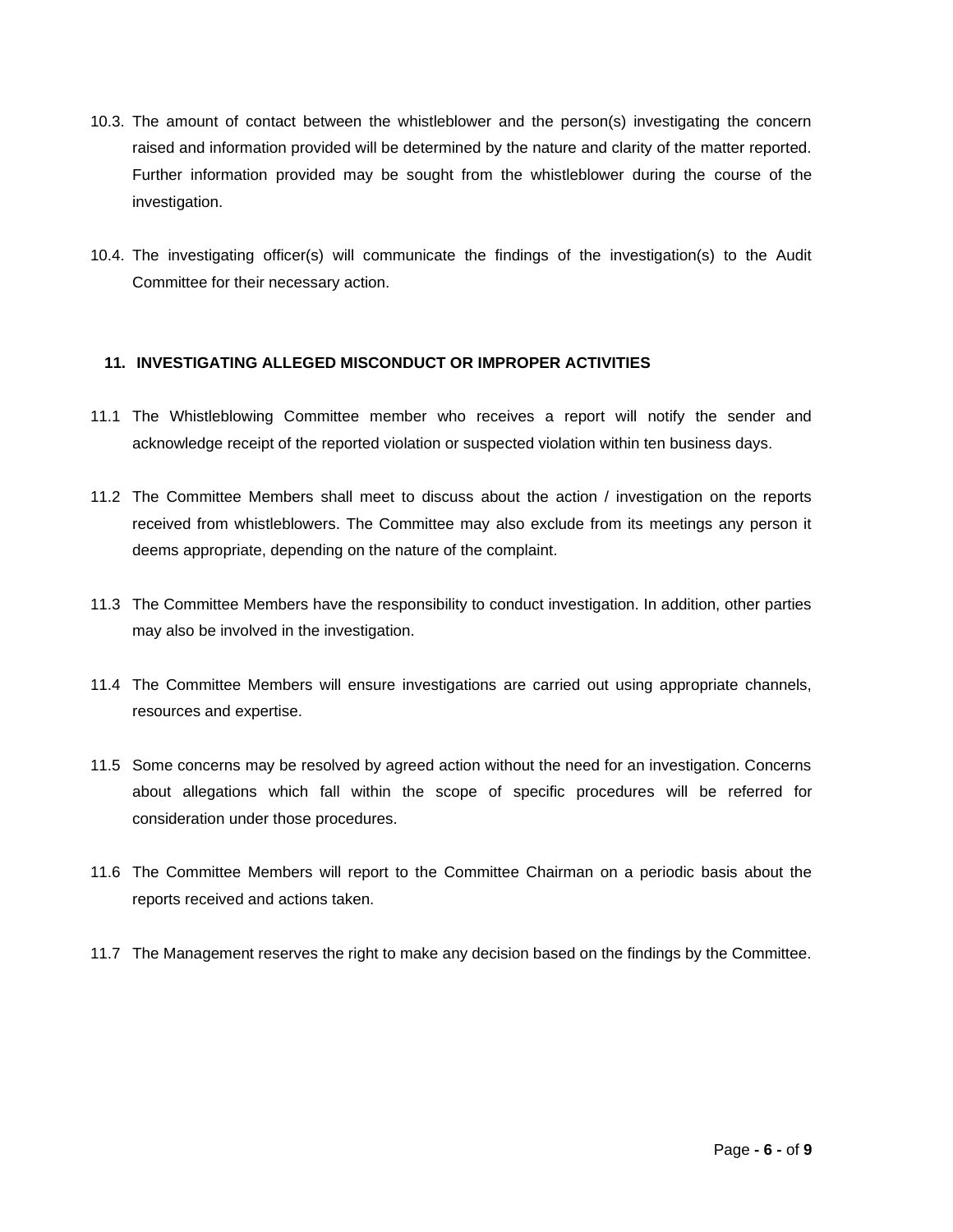## **Appendix 1**

#### **WHISTLEBLOWER REPORT FORM**

Please provide the following details for any suspected serious misconduct or any breach or suspected breach of law or regulation that may adversely impact the Company and submit directly to any of the Whistleblowing Committee members. Please note that you may be called upon to assist in the investigation, if required.

*Note: Please follow the guidelines as laid out in the Whistleblowing Policy*

| <b>REPORTER'S CONTACT INFORMATION</b>                                  |  |                                  |  |
|------------------------------------------------------------------------|--|----------------------------------|--|
| (This section may be left blank if the reporter wants to be anonymous) |  |                                  |  |
| NAME / ID NO. / BADGE NO.                                              |  |                                  |  |
| <b>DESIGNATION</b>                                                     |  |                                  |  |
| DEPARTMENT / OPERATION                                                 |  |                                  |  |
| <b>CONTACT NUMBERS</b>                                                 |  |                                  |  |
| <b>E-MAIL ADDRESS</b>                                                  |  |                                  |  |
| <b>SUSPECT'S INFORMATION</b>                                           |  |                                  |  |
| NAME / ID NO. / BADGE NO.                                              |  |                                  |  |
| <b>DESIGNATION</b>                                                     |  |                                  |  |
| DEPARTMENT / OPERATION                                                 |  |                                  |  |
| <b>CONTACT NUMBERS</b>                                                 |  |                                  |  |
| <b>E-MAIL ADDRESS</b>                                                  |  |                                  |  |
| <b>WITNESS(ES) INFORMATION (if any)</b>                                |  |                                  |  |
| <b>NAME</b>                                                            |  | <b>NAME</b>                      |  |
| <b>DESIGNATION</b>                                                     |  | <b>DESIGNATION</b>               |  |
| <b>DEPARTMENT</b>                                                      |  | <b>DEPARTMENT</b>                |  |
| <b>CONTACT</b><br><b>NUMBERS</b>                                       |  | <b>CONTACT</b><br><b>NUMBERS</b> |  |
| <b>E-MAIL ADDRESS</b>                                                  |  | <b>E-MAIL ADDRESS</b>            |  |
| ALLEGATION NO.                                                         |  | ALLEGATION NO.                   |  |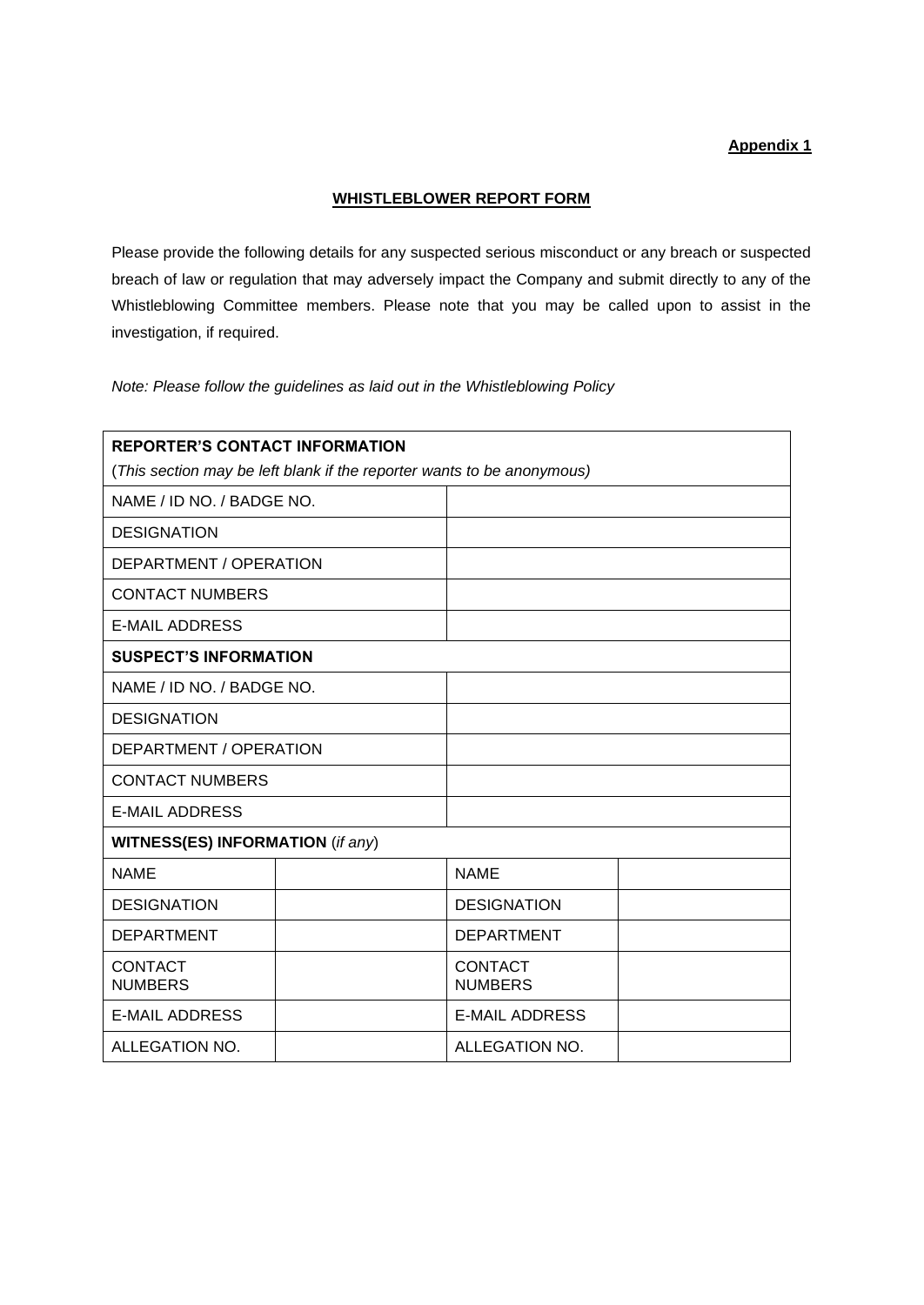**COMPLAINT:** Briefly describe the misconduct / improper activity and how you know about it. Specify what, who, when, where and how. If there is more than one allegation, number each allegation and use many pages as necessary.

- 1. What misconduct / improper activity occurred?
- 2. Who committed the misconduct / improper activity?
- 3. When did it happen and when did you notice it?
- 4. Where did it happen?
- 5. Is there any evidence that you could provide us?\*
- 6. Are there any other details or information which could assist us in the investigation?
- 7. Do you have any others details or information which would assist us in the investigation?
- 8. Any other comments?

Date: **Signature (Optional):** Signature (Optional):

**Note:** \* - You **SHOULD NOT** attempt to obtain evidence for which you do not have a right of access since whistleblowers are 'reporting parties' and **NOT** 'investigators'.